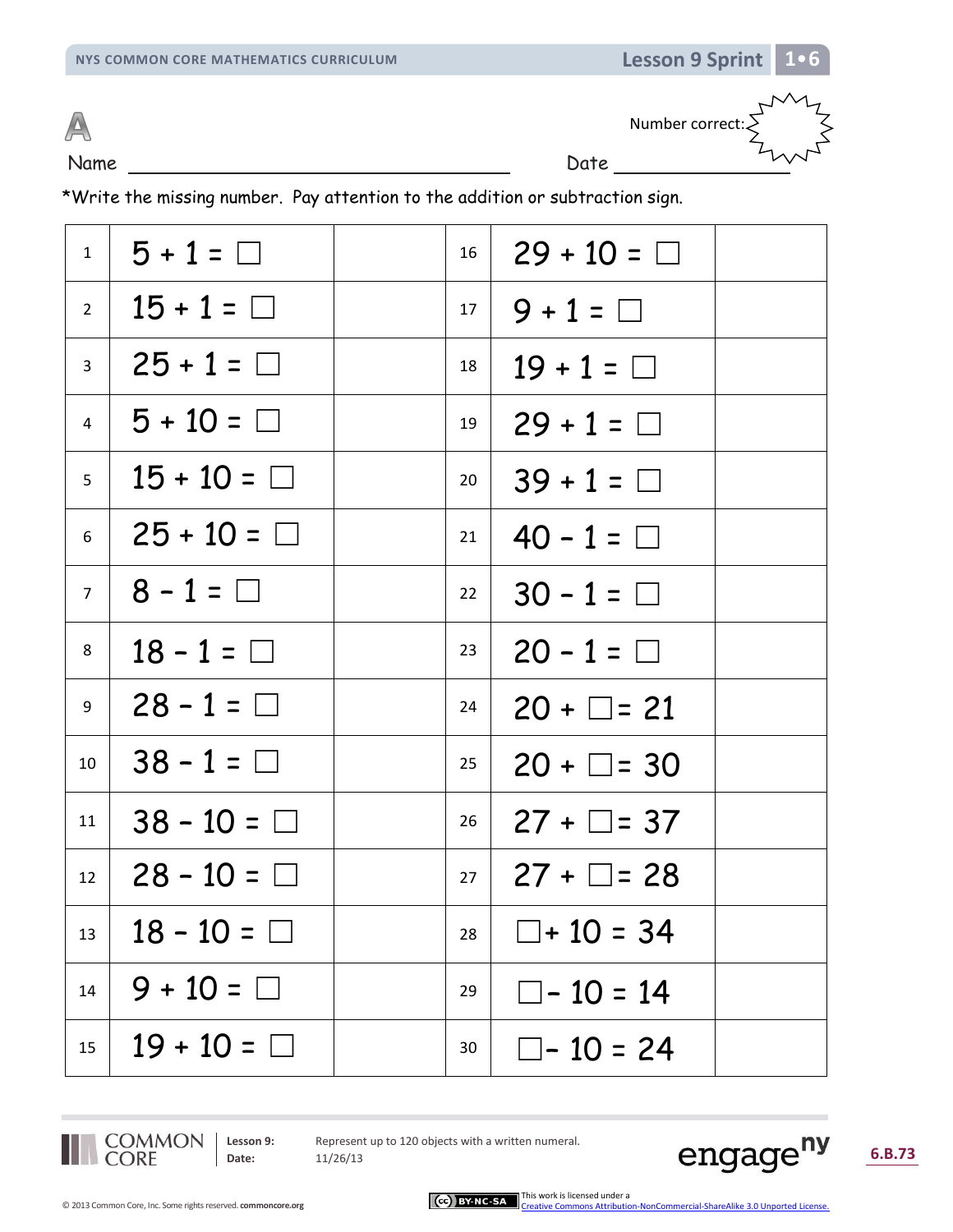B

Name Date Date Number correct: $\sum$ 

\*Write the missing number. Pay attention to the addition or subtraction sign.

| $1 \mid$        | $4 + 1 = \Box$     | 16        | $28 + 10 = \Box$    |  |
|-----------------|--------------------|-----------|---------------------|--|
| 2 <sup>1</sup>  | $14 + 1 = \Box$    | $17 \mid$ | $9 + 1 = \Box$      |  |
| 3 <sup>7</sup>  | $24 + 1 = \Box$    | 18        | $19 + 1 = \Box$     |  |
| 4               | $6 + 10 = \Box$    | 19        | $29 + 1 = \Box$     |  |
| 5 <sub>5</sub>  | $16 + 10 = \Box$   | 20        | $39 + 1 = \Box$     |  |
| $6 \mid$        | $26 + 10 = \Box$   | 21        | $40 - 1 = \Box$     |  |
|                 | $7   7 - 1 = \Box$ | 22        | $30 - 1 = \Box$     |  |
| 8               | $17 - 1 = \Box$    | 23        | $20 - 1 = \Box$     |  |
| 9               | $27 - 1 = \Box$    | 24        | $10 + \Box = 11$    |  |
| 10 <sup>°</sup> | $37 - 1 = \Box$    | 25        | $10 + \Box = 20$    |  |
| 11              | $37 - 10 = \Box$   | 26        | $22 + \square = 32$ |  |
| 12 <sup>7</sup> | $27 - 10 = \Box$   | 27        | $22 + \square = 23$ |  |
| 13              | $17 - 10 = \Box$   | 28        | $\Box$ + 10 = 39    |  |
| 14              | $8 + 10 = \Box$    | 29        | $\Box$ - 10 = 19    |  |
| 15              | $18 + 10 = \Box$   | 30        | $\Box$ - 10 = 29    |  |

COMMON<br>CORE

Lesson 9: Represent up to 120 objects with a written numeral.

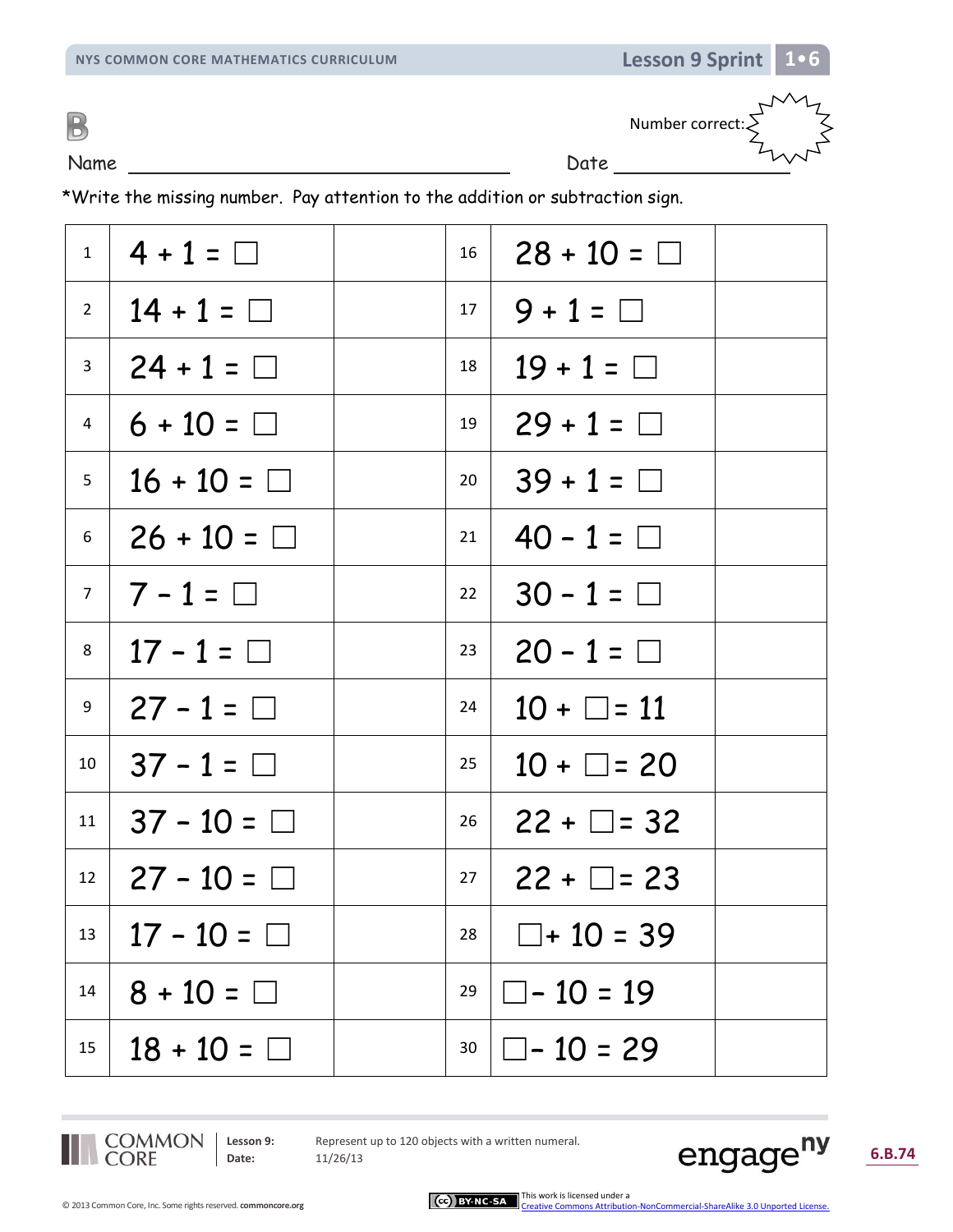

Name Date

\*Write the number of dots. Try to find ways to group the dots to make counting easier!

| $\mathbf 1$                    | ١O                                                                                                    | 16 | 00000                                                     |  |
|--------------------------------|-------------------------------------------------------------------------------------------------------|----|-----------------------------------------------------------|--|
| $\overline{2}$                 | $\bullet\bullet\bullet$                                                                               | 17 | 00000<br>000                                              |  |
| $\overline{\mathbf{3}}$        | 0000                                                                                                  | 18 | ,,,,,<br>                                                 |  |
| $\overline{4}$                 | $\bullet\bullet\bullet$                                                                               | 19 | ,,,,,<br>88                                               |  |
| 5                              |                                                                                                       | 20 | ,,,,                                                      |  |
| $\boldsymbol{6}$               | 0000                                                                                                  | 21 | Ю<br>                                                     |  |
| $\overline{7}$                 | ,,,,,                                                                                                 | 22 | Ю<br>œ<br>JOOC                                            |  |
| 8                              | 0000                                                                                                  | 23 | 1000<br>Ю<br>JOO!                                         |  |
| 9                              | 00000                                                                                                 | 24 | Ю<br>юк<br>æ                                              |  |
| $\mathbf 1$<br>$\pmb{0}$       | <br>$\bullet\bullet$                                                                                  | 25 |                                                           |  |
| $\mathbf{1}$<br>$\mathbf{1}$   |                                                                                                       | 26 | O                                                         |  |
| $\mathbf{1}$<br>$\overline{2}$ | eeco                                                                                                  | 27 |                                                           |  |
| $1 \mid$<br>$\mathbf{3}$       | 68888<br>$\bullet$                                                                                    | 28 | ,,<br>. .<br>$\ddot{\bullet}$ $\bullet$                   |  |
| $\mathbf{1}$<br>$\overline{4}$ | $\begin{array}{cc} \bullet\bullet\bullet\bullet\bullet\bullet \end{array}$<br>$\bullet\bullet\bullet$ | 29 | $\bullet\bullet\bullet\bullet\bullet$<br>$\ddot{\bullet}$ |  |
| $\mathbf{1}$<br>5 <sup>1</sup> | $\bullet\bullet\bullet\bullet\bullet$<br>$\bullet\bullet$                                             | 30 | $\frac{1}{20}$ as as a                                    |  |

COMMON<br>CORE

**Lesson 28:** Celebrate progress in fluency with adding and subtracting within 10 (and 20). Organize engaging summer practice. **Date:** 11/26/13